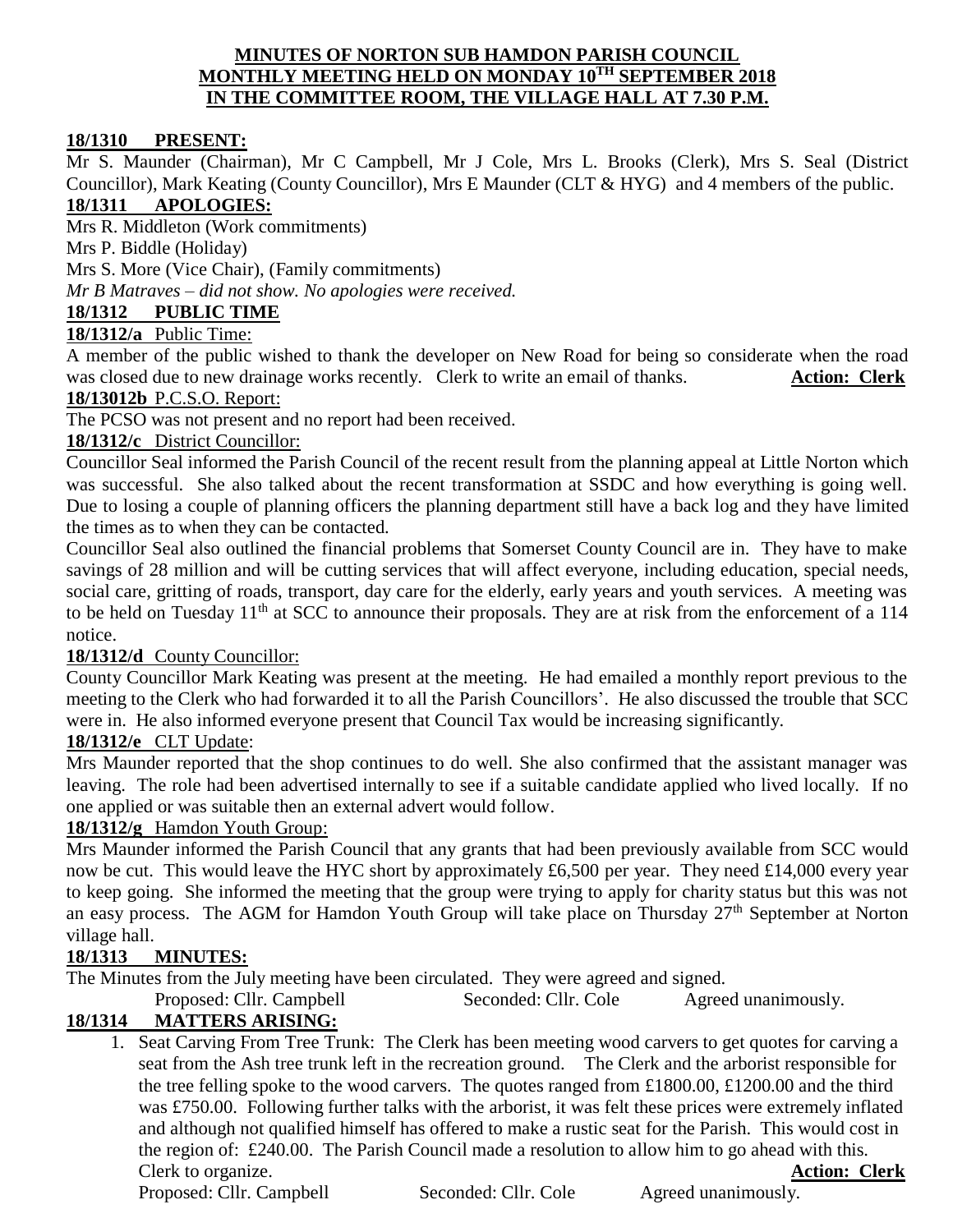- 2. Defibrillator Training Update: The Clerk reported that after advertising the free training session for two consecutive months, only one member of the public has come forward and shown any interest. Therefore, it was decided that this training would not be going ahead as there didn't seem to be a demand for it. Clerk to inform the resident who enquired. **Action: Clerk**
- 3. Naming of New Development: The Clerk had received notification from the SSDC offices regarding the proposed name from the developer of the new development on New Road. The proposal was "Rosebay Close". The Parish Council felt this was not a good name for the development and the Clerk informed SSDC. The Parish Council were asked to come up with some other alternative suggestions. This was discussed at the meeting in great detail. It was decided that due to the land being best remembered as a fruit farm, and renowned for its Bramley apples, the development should be named after these. A member of the public present at the meeting suggested 'Bramley Fields' which everyone decided was perfect.

A resolution was made to inform SSDC of this decision.

Proposed: Cllr. Maunder Seconded: Cllr. Cole Agreed unanimously. 4. Update from SCC Andy Lambart: Mr Lambart has been working hard for the Norton residents that suffered with flooding back in 2016. He sent a report to the Clerk which said, 'We are working with five properties in NsH that flooded internally on the 6/2/16. We are funding/spending £9,600 on the five properties. This averages at £1,200 per household. The total Property Level Protection scheme for the whole of Somerset is approximately £33,000. This money comes from the SCC Flood and Water Risk Management fund. Which for your information has been cut by £80,000 in the recent days cuts. Meaning that NsH will have received 29% of the overall PLR assigned budget for Somerset

# **18/1315 PLANNING:**

**18/1315/a** Matters for report:

Nothing to report

**18/1315/b** Decisions Notified:

17/04124/FUL - Land Opposite Tinkabee Cottage,Little Norton,Norton Sub Hamdon,Stoke Sub

Hamdon, Somerset,, NOTIFICATION OF APPEAL. The result of the appeal has now been received. This has been granted permission.

18/00726/FUL Rocklands House, Little Street. Conversion, side extension and alteration of existing coach house to form a separate dwelling house. Approved.

**18/1315/c** Applications for consideration.

Nothing to report

**18/1316 FINANCE:**

**18/1316/a** Matters for report:

Nothing to report

**18/1316/b** Matters for resolution

Nothing to report.

**118/1316/c** Cheques Payable

| Louise Brooks | Salary & Allowances – July & August 2018      |                    | 677.60 chq no: 1378 |
|---------------|-----------------------------------------------|--------------------|---------------------|
| <b>SSDC</b>   | Clerk GDPR training                           |                    | 35.00 chq no: 1379  |
| Down2Earth    | Footpath Maintenance / Clearing               |                    | 55.00 chq no: 1380  |
| Louise Brooks | Laptop for Clerk, software and antivirus      |                    | 488.95 chq no: 1381 |
|               | Proposed: Cllr. Campbell Seconded: Cllr. Cole | Agree unanimously. |                     |

# **18/1317 VILLAGE HALL:**

Councillor Cole reported that the website was currently being updated so it would include a calendar, so people who were enquiring about availability, would be able to see immediately if the date they were interested in was available.

# **18/1318 RECREATION GROUND:**

Nothing to report

# **18/1319 CORRESPONDENCE:**

Nothing to report